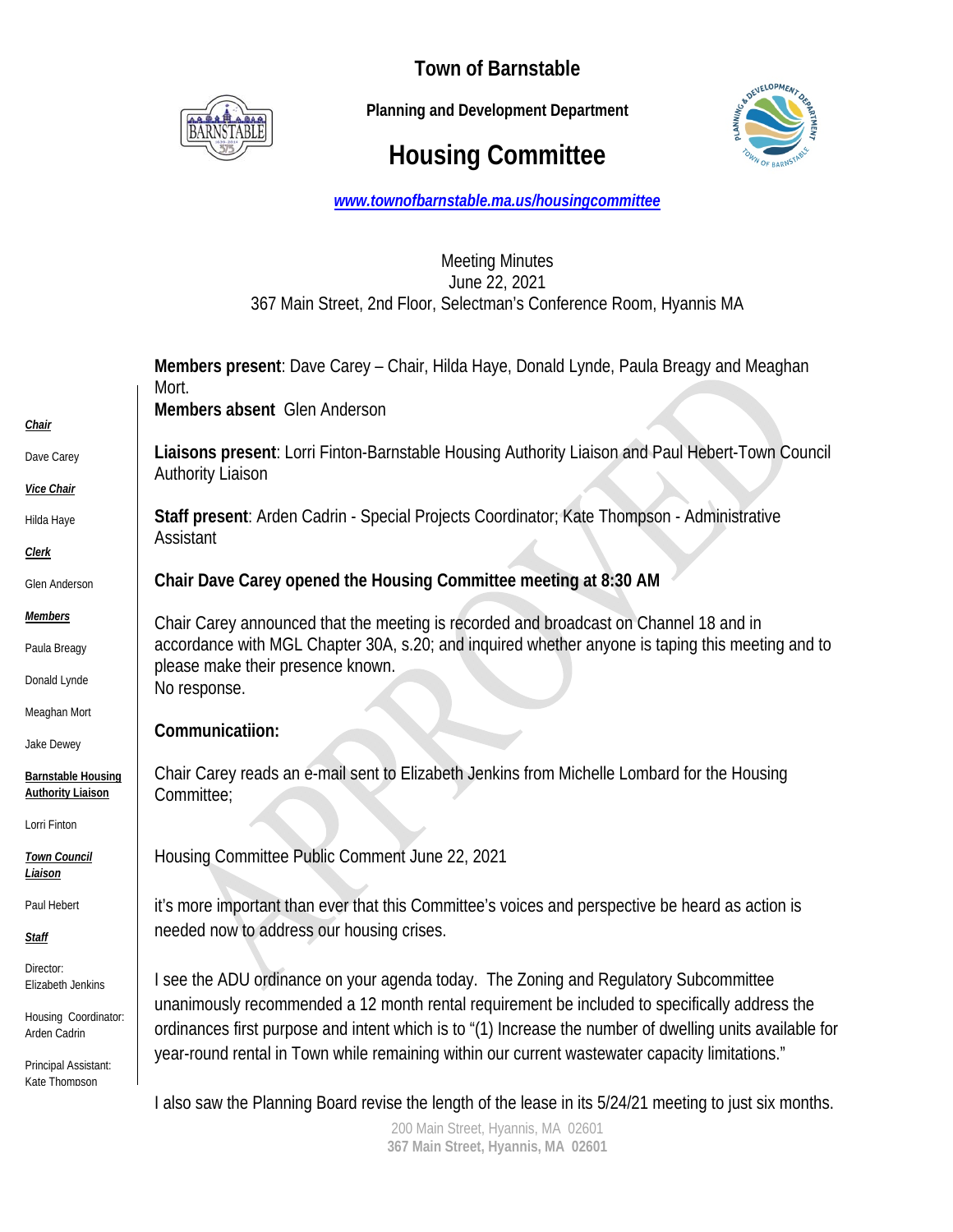(There was no rationale, only theoretical talk of a theoretical nurse who may come here on a temporary assignment.)

Many of us also noted the Planning Board's quick dismissal and no study or discussion around what other Cape Cod towns have considered and passed in their ADU ordinances. I've attached a spreadsheet compiled by a resident during the time the Zoning Subcommittee was drafting Barnstable's ordinance — seemingly without data as we see by their meeting minutes. It has been widely shared among those interested in year round housing issues, and of course with the Town. I'm sharing it with you today in case it didn't make it into your meeting materials.

We will all be tuning into Channel 18 when the meeting video is available to hear your thoughtful discussion on this ordinance and intent, how it lines up with the Planning Boards revision, and the current year round housing crisis.

I would also like you to help me understand how this new ordinance will affect the existing affordable ADU program.

Your advocacy for those struggling to find year round housing is needed now more than ever and I thank you for your good work.

Michelle Lombard

Marstons Mills

## **Draft Accessory Dwelling Ordinance:**

A subcommittee of the Town Council released a draft to Town Council and the Planning Board. The original draft suggests a 12 month lease. The Planning Board suggested it be 6 months lease. July 15 will be a ZOOM meeting to discuss this further. It is believed that the Planning Board was trying to make units more widely available.

Comments: We have plenty of short term housing. Dozens of people are looking for year round housing. Cape Cod Healthcare needs to be involved. Planning Board is only advisory to Town Council. To conclude, Arden told the Committee they could draft a letter of support to Town Council. The client choice is valuable Chair Carey took a show of hands in support of the original draft of 12 months. All are in favor. Jake recuses himself.

Paul speaks next on the Housing First Shelter Model.

Housing First is a homeless assistance approach that prioritizes providing permanent housing to people experiencing homelessness, thus ending their homelessness and serving as a platform from which they can pursue personal goals and improve their quality of life. This approach is guided by the belief that people need basic necessities like food and a place to live. Client choice is valuable in